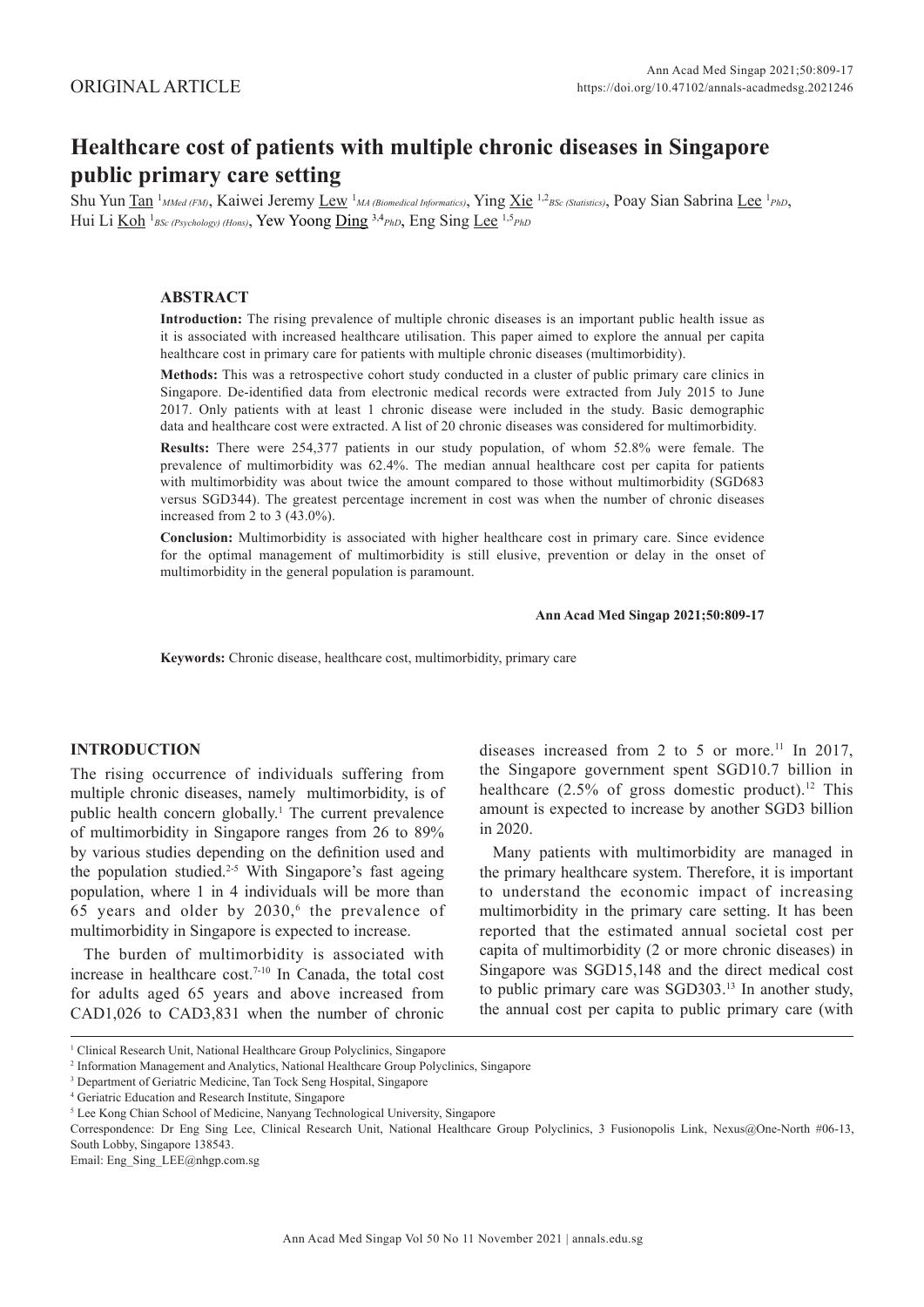# **CLINICAL IMPACT**

#### **What is New**

This study characterises the healthcare costs attributable to multimorbidity, and the costs of various combinations of chronic diseases in the Singapore public primary healthcare system.

## **Clinical Implications**

Multimorbidity presents a significant cost burden to patients and the healthcare system.

The cost of the top 10 most prevalent triads (3 chronic diseases) in this study will provide information to further research in the prevention or delay in the onset of these chronic diseases.

2 chronic diseases) was in the range of SGD317.95 to SGD694.71.4 However, there are knowledge gaps in the literature about the impact of multimorbidity on primary healthcare cost in Singapore. For example, the incremental primary healthcare cost with increasing number of chronic diseases is currently unknown in Singapore. Moreover, current studies of healthcare costs in the Singapore population are limited in the following ways.

Firstly, results based on patient survey on chronic diseases and service utilisation were limited by recall bias.13 Secondly, high prevalent diseases such as hyperlipidaemia, obesity and chronic kidney diseases were not included in the list of multimorbidity diseases.<sup>5</sup> Thirdly, some existing studies restricted the list of chronic diseases to less than 12 diseases for multimorbidity, where fewer than 12 diseases were found not to be suitable in multimorbidity studies.<sup>1</sup> Fourthly, different methods and components were used to compute primary care healthcare cost with details of the components missing.4,13 Finally, all of the studies of healthcare costs in the Singapore population defined multimorbidity as 2 or more chronic diseases. However, using 3 or more chronic diseases is clinically more meaningful than using 2 or more chronic diseases as the higher cut-off helps to identify a smaller number of patients with higher needs.<sup>14</sup>

Therefore, in this study, our primary aim was to determine the annual healthcare cost per capita incurred by patients with chronic diseases. Other secondary aims were to (1) determine the incremental cost for patients with increasing number of chronic diseases; (2) compare the healthcare cost incurred by patients with and without multimorbidity; and (3) determine the annual healthcare cost per capita of the 10 most prevalent triads (3 chronic diseases) in primary care.

# **METHODS**

# **Singapore primary healthcare system**

Singapore has a unique healthcare system that provides universal health coverage with a variety of financial systems, which range from various government insurance schemes and subsidies to private insurance.<sup>15</sup> The country's public healthcare system offers primary, secondary and tertiary care in 3 different geographic regions.

Primary care is provided by 20 government-subsidised polyclinics and 1,700 private general practitioner (GP) clinics. Polyclinics serve as one-stop centres that provide preventive, acute and chronic healthcare services such as health screening, immunisation, outpatient care, maternal and child healthcare, diagnostic, laboratory and pharmacy services.<sup>16-18</sup> On average, there are about 6 million attendances at the polyclinics annually.19 According to the Primary Care Survey 2014, up to 52% of the visits to polyclinics were for chronic medical diseases, while only 20% of the visits to private GP clinics were for the same.<sup>20</sup> The main reason for the high utilisation of public primary care for chronic diseases is because of the availability of government subsidy. The average consultation fee borne by patients per visit is SGD13.20 and SGD20–55 in the polyclinic (after government subsidy) and private GP clinic, respectively.15

## **Study population**

National Healthcare Group (NHG) is 1 of the 3 integrated healthcare clusters, and serves the central region of Singapore.21 National Healthcare Group Polyclinics (NHGP) is the primary care arm of NHG that serves the population in the central and northern regions of Singapore.

NHGP maintains an administrative database on all patients who seek treatment at any of its polyclinics. Data such as patient demographics, chronic diseases and polyclinic service utilisation codes were extracted from patient electronic medical records kept in NHGP's administrative database. International Statistical Classification of Disease and Related Health Problems, 10th Revision  $(ICD-10)^{22}$  was used to capture all medical diagnoses. De-identified data were examined for this study. Ethics Review Committee approval was obtained with waiver of patient consent (DSRB reference 2018/01164).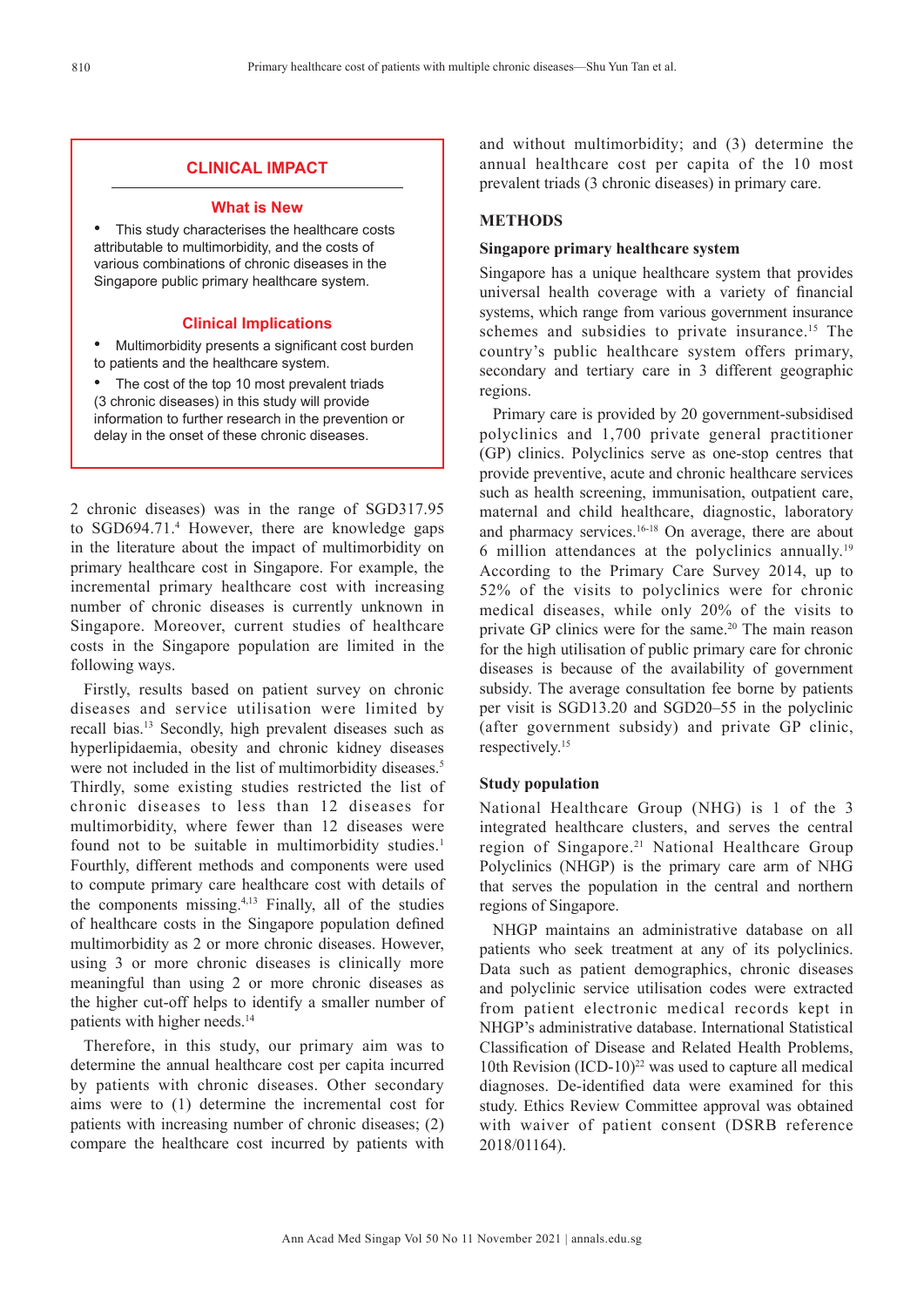For this retrospective cohort study, we included all Singaporeans and permanent residents from 21 to 99 years old who had at least 1 chronic disease. We selected patients who visited the polyclinic at least twice from July 2015 to June 2016 (as a proxy to indicate that they were with the healthcare setting regularly for their chronic diseases) and at least once from July 2016 to June 2017 (as a proxy that they were still on follow-up with the healthcare setting). All patients who were deceased within the study period were excluded (Fig. 1).



Fig. 1. Flow diagram for selection of patients.

#### **Study variables**

We selected chronic diseases based on the list proposed by Fortin et al. who shortlisted 20 diseases that were relevant to multimorbidity based on their prevalence and clinical significance.<sup>23</sup> Four family physicians in NHGP reviewed the ICD-10 codes and matched 39 of them to the Fortin's list of 20 chronic medical diseases. The ICD codes were reviewed based on a 4-step approach proposed by N'Goran et al.<sup>24</sup> However, one of the 20 diseases—back pain—did not have a compatible ICD-10 code as the presentation of back pain in the polyclinic practice setting is often coded as an acute medical condition. Hence, the final number of chronic diseases for the multimorbidity list was reduced to 19 (Table S1 of Supplementary Appendix in the online version of this article).

Every selected patient was coded for the presence or absence of any of the 19 chronic diseases. We defined multimorbidity as having at least 3 or more chronic diseases.<sup>5</sup>

# **Demographic variables**

The demographic data collected included age, sex, ethnicity (Chinese, Malay, Indian and others) and residential status (Singaporean and permanent resident).

#### **Healthcare cost**

Healthcare cost is defined as the gross charges incurred by the patient before any government subsidy from July 2016 to June 2017. Only cost incurred from utilisation of services in NHGP were included. These services included consultations with doctors, nurses or allied healthcare professionals, as well as laboratory, radiological, screening, immunisation and pharmacy services. Dental services were not included. The total costs incurred by patients who visited NHGP for management of their chronic medical diseases were presented as annual healthcare costs per capita in Singapore dollar (SGD), rounded to the nearest dollar.

#### **Statistical analysis**

Descriptive statistics were calculated including frequencies, percentages, means and standard deviations, or medians and interquartile ranges. The Mann-Whitney U test (Table 3) was used to compare median annual cost per capita incurred by patients with multimorbidity and those without multimorbidity for each demographic sub-group. Data cleaning and tabulation of descriptive statistics were conducted using Python software version 3.7.7 (Python Software Foundation) while statistical analyses were conducted using R software version 3.6.3.25 Statistical significance was set as *P*<0.05.

## **RESULTS**

There were 254,377 patients in our study population (Fig. 1). Table 1 shows that the largest proportion of patients had 3 chronic diseases (26.0%). The study population comprised 52.8% female. The sex ratio of 1:1 remained very similar for increasing number of chronic diseases. The majority of patients were Chinese (76.9%), followed by Malay (11.4%), Indian (8.7%) and others (3.0%). The highest proportion of patients who had 1 chronic disease was from the others ethnicity (17.6%). Patients from the Chinese ethnic group had the highest proportion for 2 (24.0%) and 3 (26.6%) chronic diseases. Patients from the Malay ethnic group had the highest proportion for 4 chronic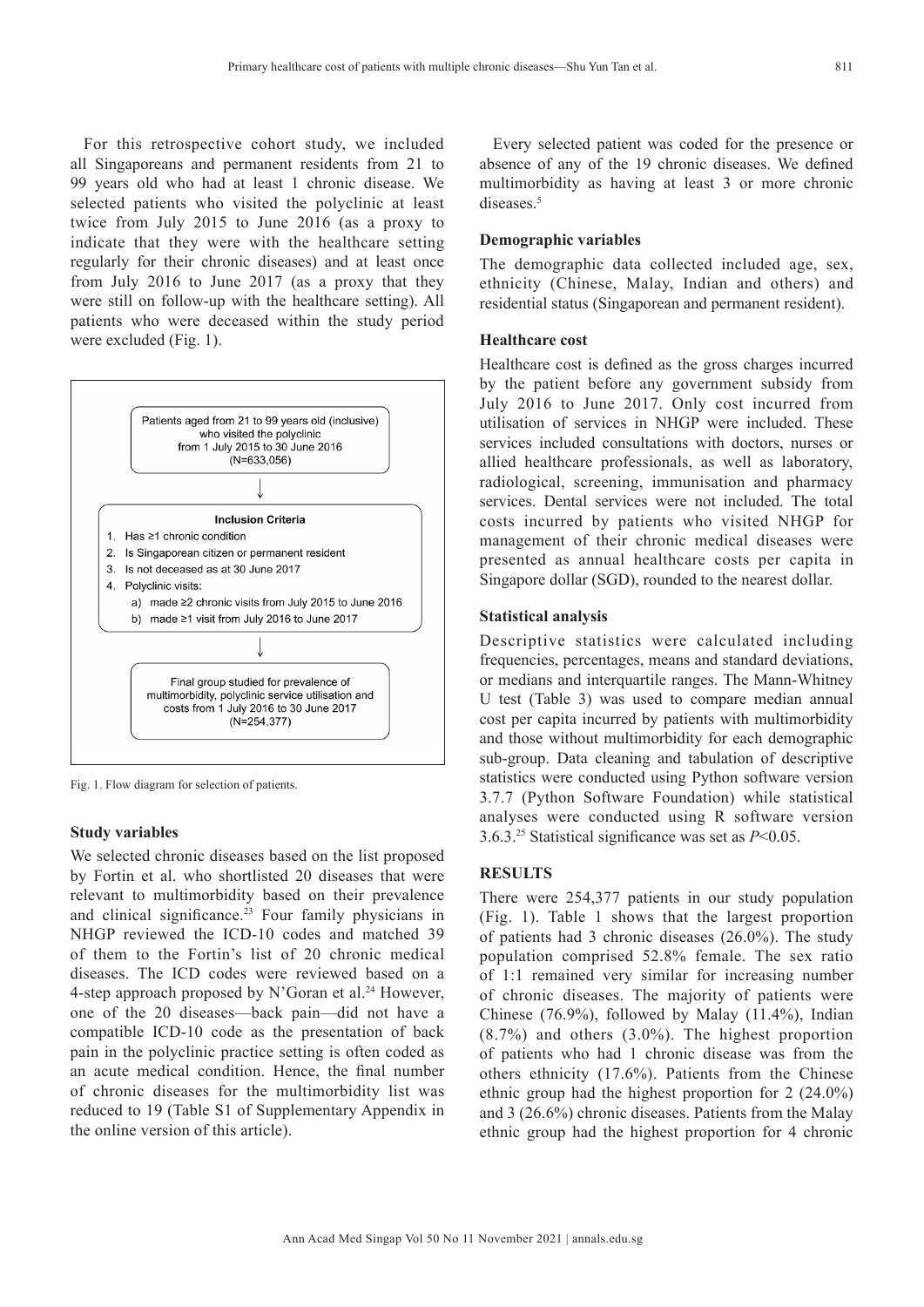|                  | $N = 254,377$           | <b>Number of chronic diseases</b> |              |      |                |          |
|------------------|-------------------------|-----------------------------------|--------------|------|----------------|----------|
|                  | No. of patients $(\% )$ | 1                                 | $\mathbf{2}$ | 3    | $\overline{4}$ | $\geq 5$ |
|                  |                         | 14.8                              | 22.8         | 26.0 | 20.0           | 16.4     |
| <b>Sex</b>       |                         |                                   |              |      |                |          |
| Female           | 134,430 (52.8)          | 15.5                              | 23.1         | 25.6 | 19.6           | 16.2     |
| Male             | 119,947 (47.2)          | 14.1                              | 22.6         | 26.4 | 20.4           | 16.6     |
| Ethnicity        |                         |                                   |              |      |                |          |
| Chinese          | 195,581 (76.9)          | 15.0                              | 24.0         | 26.6 | 19.4           | 15.0     |
| Malay            | 29,049 (11.4)           | 14.7                              | 18.5         | 24.0 | 22.3           | 20.5     |
| Indian           | 22,007(8.7)             | 12.8                              | 18.8         | 23.6 | 22.1           | 22.7     |
| Others           | 7,740(3.0)              | 17.6                              | 22.1         | 23.6 | 19.6           | 17.1     |
| Age group, years |                         |                                   |              |      |                |          |
| $21 - 30$        | $3,818(1.5\%)$          | 71.9                              | 19.0         | 5.7  | 2.7            | 0.8      |
| $31 - 40$        | 6,725(2.6)              | 43.9                              | 27.8         | 16.3 | 8.5            | 3.5      |
| $41 - 50$        | 24,818 (9.8)            | 27.8                              | 29.6         | 22.3 | 12.9           | 7.4      |
| $51 - 60$        | 68,644 (27.0)           | 17.7                              | 27.0         | 26.3 | 17.5           | 11.5     |
| $61 - 70$        | 85,624 (33.7)           | 11.1                              | 23.1         | 28.5 | 21.2           | 16.1     |
| $71 - 80$        | 45,528 (17.9)           | 6.2                               | 16.4         | 27.0 | 25.4           | 25.0     |
| >80              | 19,220(7.6)             | $3.8\,$                           | 12.3         | 23.3 | 26.7           | 33.9     |

Table 1. Proportions and mean number of medical diseases by baseline characteristics

diseases (22.3%) and the Indian ethnic group had the highest proportion for 5 or more chronic diseases (22.7%). Majority of the patients were in the age range of 61–70 years (33.7%). The highest proportion of patients with 1 chronic disease was the 21–30 years age group (71.9%), while the highest proportion of patients with 5 or more chronic diseases were from the >80 years age group (33.9%).

Table 2 shows the annual cost per capita by number of chronic diseases. The median annual cost per capita increased with the number of chronic diseases from 1 chronic disease of SGD277 to 5 or more chronic diseases of SGD895 (USD1 = SGD1.38 as of 30 June 201726). The greatest percentage increment in median cost was from 2 to 3 chronic diseases (an increment of 43.0%).

Up to 76.6% of the annual healthcare cost was incurred by patients with multimorbidity (3 or more diseases) who made up 62.4% of the study population (Fig. 2).

Table 3 shows the difference in annual cost per capita in patients with and without multimorbidity. The median annual healthcare cost per capita for patients



Fig. 2 Proportion of annual healthcare costs incurred by proportion of study population.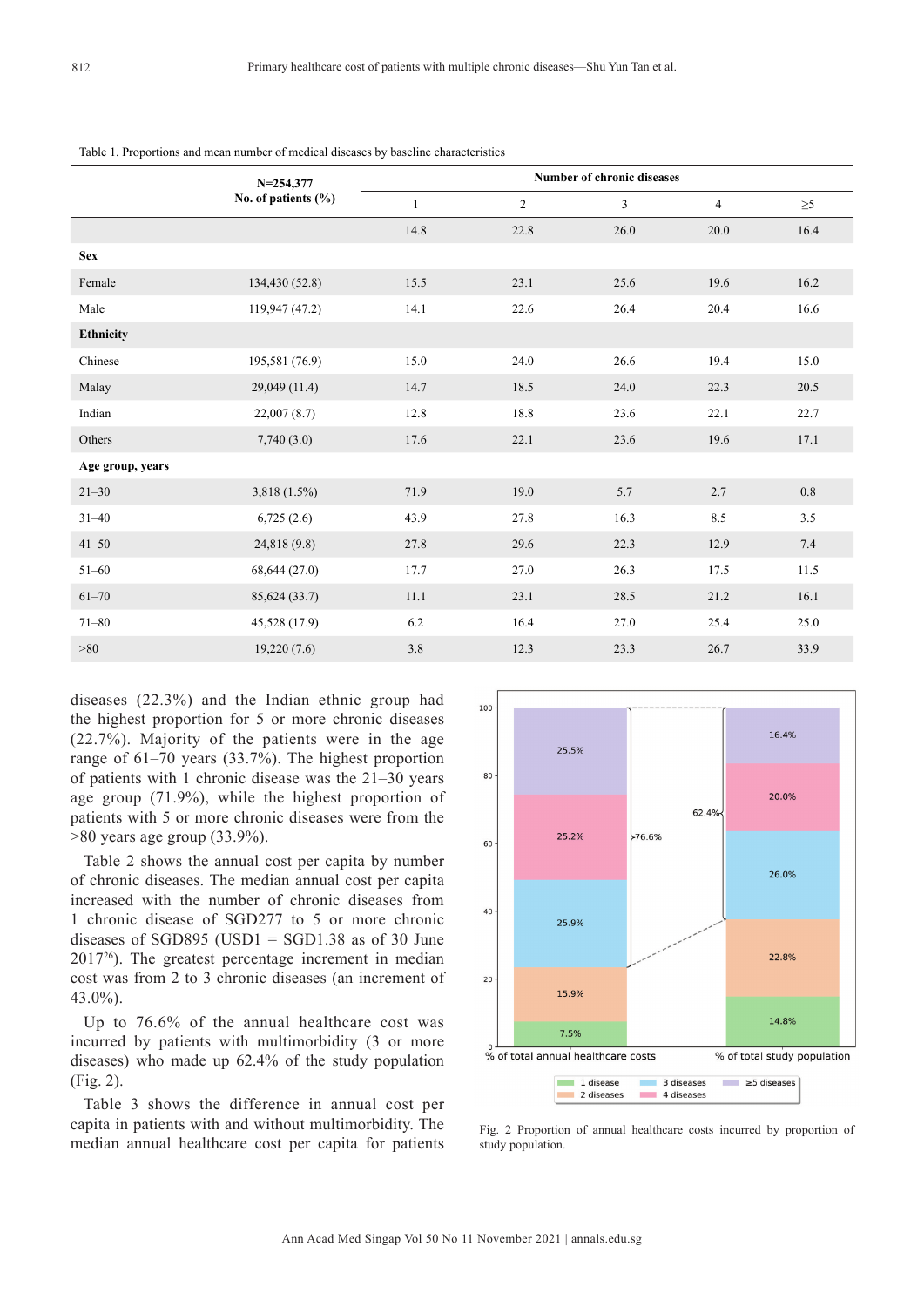|                    |                                          | Annual cost per capita <sup>a</sup> |                                                               |                    |                                                                     |  |  |
|--------------------|------------------------------------------|-------------------------------------|---------------------------------------------------------------|--------------------|---------------------------------------------------------------------|--|--|
| No. of<br>diseases | $N = 254.377$<br>No. of patients $(\% )$ | Mean (SD)                           | Incremental mean cost<br>per increase in disease<br>% change) | Median (IOR)       | Incremental median cost<br>per increase in disease<br>$(\%$ change) |  |  |
|                    | 37,773 (14.8)                            | 332 (256)                           | <b>NA</b>                                                     | 277 (168–427)      | NA                                                                  |  |  |
| 2                  | 58,092 (22.8)                            | 457 (312)                           | 125(37.6)                                                     | 388 (262–571)      | 112(40.4)                                                           |  |  |
| 3                  | 66,093(26.0)                             | 652 (434)                           | 195(42.7)                                                     | 555 (373-809)      | 167(43.0)                                                           |  |  |
| 4                  | 50,776 (20.0)                            | 827 (521)                           | 175(26.9)                                                     | $716(483 - 1,030)$ | 161(28.9)                                                           |  |  |
| $\geq 5$           | 41,643(16.4)                             | 1,021(619)                          | 194(23.4)                                                     | $895(606-1,292)$   | 180(25.1)                                                           |  |  |

#### Table 2. Annual cost per capita (SGD) by number of chronic diseases

IQR: interquartile range; NA: not applicable; SD: standard deviation

<sup>a</sup> Figures are rounded to the nearest dollar

Table 3. Annual cost per capita (SGD) by baseline characteristics and multimorbidity<sup>a</sup> status

|                  |               | Without multimorbidity <sup>a</sup> |                     |                | With multimorbidity <sup>a</sup> |                  |  |  |
|------------------|---------------|-------------------------------------|---------------------|----------------|----------------------------------|------------------|--|--|
|                  | No. $(\% )$   | Annual cost per capitab             |                     | No. $(\% )$    | Annual cost per capitab          |                  |  |  |
|                  |               | Mean (SD)                           | <b>Median (IQR)</b> |                | Mean (SD)                        | Median (IQR)     |  |  |
|                  | $n=95,865$    | 408 (297)                           | 344 (219-518)       | $n=158,512$    | 805 (537)                        | $683(446-1,013)$ |  |  |
| <b>Sex</b>       |               |                                     |                     |                |                                  |                  |  |  |
| Female           | 51,896 (54.1) | 394 (277)                           | $335(216-502)$      | 82,534 (52.1)  | 793 (525)                        | $672(441-995)$   |  |  |
| Male             | 43,969 (45.9) | 424 (319)                           | 354 (223-537)       | 75,978 (47.9)  | 819 (549)                        | $695(452-1,033)$ |  |  |
| Ethnicity        |               |                                     |                     |                |                                  |                  |  |  |
| Chinese          | 76,192 (79.5) | 399 (278)                           | $340(221-505)$      | 119,389 (75.3) | 775 (510)                        | 660 (435-972)    |  |  |
| Malay            | 9,650(10.1)   | 433 (350)                           | $354(208 - 563)$    | 19,399 (12.2)  | 892 (593)                        | 756 (490-1,137)  |  |  |
| Indian           | 6,952(7.2)    | 464 (378)                           | 379 (213-598)       | 15,055(9.5)    | 927 (624)                        | 792 (501-1,193)  |  |  |
| Others           | 3,071(3.2)    | 427 (347)                           | 345 (207-549)       | 4,669(2.9)     | 835 (567)                        | $714(451-1,058)$ |  |  |
| Age group, years |               |                                     |                     |                |                                  |                  |  |  |
| $21 - 30$        | 3,469(3.6)    | 344 (358)                           | 249 (117-446)       | 349(0.2)       | 593 (528)                        | 455 (219-791)    |  |  |
| $31 - 40$        | 4,819(5.0)    | 383 (307)                           | 314 (179-496)       | 1,906(1.2)     | 725 (520)                        | 616 (372-933)    |  |  |
| $41 - 50$        | 14,237 (14.9) | 401 (309)                           | $330(202 - 514)$    | 10,581(6.7)    | 764 (558)                        | 632 (401-954)    |  |  |
| $51 - 60$        | 30,701 (32.0) | 404 (299)                           | 336 (216-509)       | 37,943 (23.9)  | 791 (552)                        | 655 (425-987)    |  |  |
| $61 - 70$        | 29,273 (30.5) | 411 (279)                           | $351(231-516)$      | 56,351 (35.5)  | 813 (543)                        | 685 (449-1,023)  |  |  |
| $71 - 80$        | 10,277(10.7)  | 440 (293)                           | 380 (256-555)       | 35,251 (22.2)  | 829 (522)                        | 720 (478-1,045)  |  |  |
| >80              | 3,089(3.2)    | 459 (295)                           | 397 (265-592)       | 16,131(10.2)   | 800 (493)                        | $704(470-1,013)$ |  |  |

IQR: interquartile range; SD: standard deviation

<sup>a</sup>Multimorbidity is defined as 3 or more chronic diseases

<sup>b</sup>Figures are rounded to the nearest dollar. Mann-Whitney U tests were conducted for each horizontal row and all were statistically significant at *P*<0.001

with multimorbidity was about twice that for patients without multimorbidity (SGD683 vs SGD344). Patients with multimorbidity incurred a higher median annual cost per capita compared to those without multimorbidity across all sex, ethnic and age groups. These costs were also approximately twice the amount incurred by patients without multimorbidity.

Table 4 shows the most prevalent triads (3 chronic diseases) and their annual cost per capita. The median annual cost per capita for these top 10 triads ranged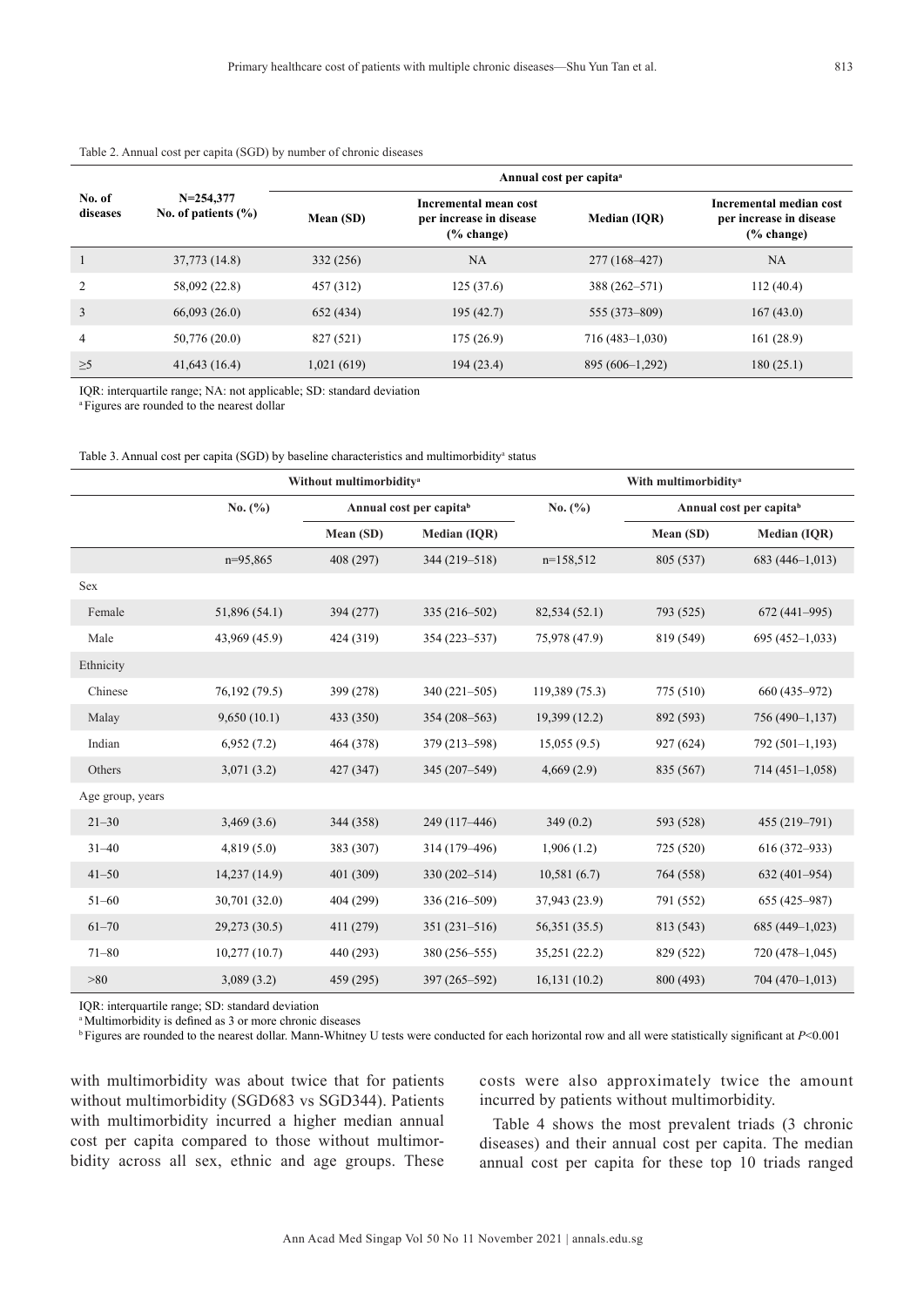from SGD418 (hyperlipidaemia, hypertension and obesity) to SGD747 (hyperlipidaemia, hypertension and type 2 diabetes mellitus). Besides being the most expensive triad, "hyperlipidaemia, hypertension and type 2 diabetes mellitus" as a triad was also the most prevalent (31.0%). This is followed by the triad of "hyperlipidaemia, hypertension, and arthritis and/or rheumatoid arthritis" (11.4%); and "hyperlipidaemia, hypertension and cardiovascular disease" (6.3%). The median annual cost per capita for the second and third most prevalent triad was SGD439 and SGD571, respectively.

## **DISCUSSION**

Our study showed that the prevalence of multimorbidity in the study population who had at least 1 chronic disease was 62.4%. The median annual healthcare cost per capita increased with the number of chronic diseases from 1 chronic disease of SGD277 to more than 5 chronic diseases of SGD895. The greatest percentage increment in cost was from 2 to 3 chronic diseases. Patients with multimorbidity incurred a higher median annual cost per capita compared to those without multimorbidity across all sex, ethnic and age groups. The median annual healthcare cost per capita, for patients with multimorbidity was about twice that for patients without multimorbidity (SGD683 vs SGD344). The cost for the most prevalent 10 triads ranged from SGD418 (hyperlipidaemia, hypertension and obesity) to SGD747 (hyperlipidaemia, hypertension and type 2 diabetes mellitus). The most prevalent triad "hyperlipidaemia, hypertension and type 2 diabetes mellitus" was also the most expensive triad.

It is not surprising that the triad of hypertension, hyperlipidaemia and diabetes is the most prevalent. Based on the National Primary Care Survey 2014,<sup>20</sup> these 3 diseases are among the top 5 principal diagnoses in the polyclinics. This will also explain why these diseases are highly represented in the other triads shown in Table 4.

The most prevalent triad of hypertension, hyperlipidaemia and diabetes is also most expensive due to increased healthcare utilisation. A typical patient with previously well-controlled hypertension and hyperlipidaemia when diagnosed with diabetes would have to take new medication for diabetes. In addition, there will be extra testing of HbA1c on a regular basis, annual renal and urine test, as well as annual eyes and feet screening. The increased healthcare costs incurred in primary care for treatment and monitoring are necessary to prevent further complications of diabetes.

We noted that the Malay and Indian ethnic groups had a higher proportion representation in the multimorbidity

| Rank           | Disease 1       | Disease 2                   | Disease 3                                                                                                          | No. of       | Annual cost per capita <sup>a</sup> |                  |
|----------------|-----------------|-----------------------------|--------------------------------------------------------------------------------------------------------------------|--------------|-------------------------------------|------------------|
|                |                 |                             |                                                                                                                    | patients (%) | Mean (SD)                           | Median (IQR)     |
| 1              | Hyperlipidaemia | Hypertension                | Type 2 diabetes mellitus                                                                                           | 20,499(31.0) | 864 (511)                           | 747 (533-1,052)  |
| $\overline{2}$ | Hyperlipidaemia | Hypertension                | Arthritis and/or rheumatoid<br>arthritis                                                                           | 7,553(11.4)  | 481 (248)                           | $439(311-603)$   |
| 3              | Hyperlipidaemia | Hypertension                | Cardiovascular disease<br>(angina, myocardial infarct, atrial<br>fibrillation, poor circulation<br>of lower limbs) | 4,158(6.3)   | 625(327)                            | 571 (412-780)    |
| 4              | Hyperlipidaemia | Hypertension                | Obesity                                                                                                            | 3,836(5.8)   | 456 (222)                           | $418(304 - 563)$ |
| 5              | Hyperlipidaemia | Hypertension                | Stroke and transient<br>ischaemic attack                                                                           | 2,539(3.8)   | 560 (284)                           | 518 (373-698)    |
| 6              | Hyperlipidaemia | Hypertension                | Chronic hepatitis                                                                                                  | 1,878(2.8)   | 471 (230)                           | 430 (311-592)    |
| $\overline{7}$ | Hyperlipidaemia | Type 2 diabetes<br>mellitus | Arthritis and/or<br>rheumatoid arthritis                                                                           | 1,759(2.7)   | 722 (438)                           | $622(447 - 876)$ |
| 8              | Hyperlipidaemia | Hypertension                | Kidney disease or failure                                                                                          | 1,345(2.0)   | 532 (283)                           | 481 (346-672)    |
| 9              | Hyperlipidaemia | Hypertension                | Thyroid disorder                                                                                                   | 1,269(1.9)   | 530 (245)                           | 489 (354-662)    |
| 10             | Hyperlipidaemia | Type 2 diabetes<br>mellitus | Obesity                                                                                                            | 1,230(1.9)   | 774 (510)                           | 651 (452-946)    |

IQR: interquartile range; SD: standard deviation

<sup>a</sup> Figures are rounded to the nearest dollar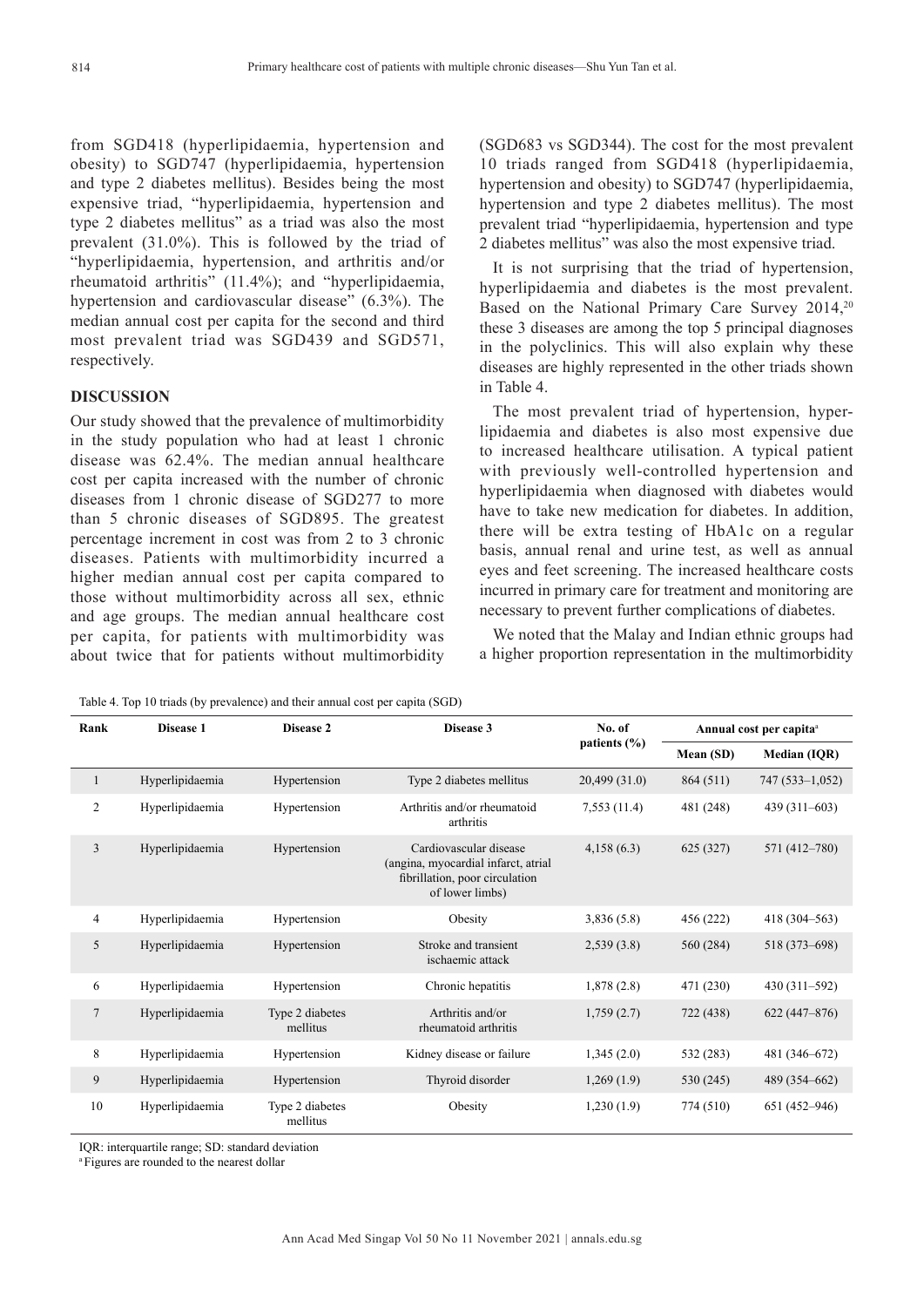group. This finding was similar to a previous report by Subramaniam et al.<sup>3</sup> where the risk of having 2 of more chronic diseases was higher in the Malay ethnic group after controlling for sex.

Although healthcare cost increased with the number of chronic diseases, the incremental cost was non-linear (Table 2). The increase in healthcare cost with number of chronic diseases was also reported in a local study conducted in  $2012-2013$  by Picco et al.<sup>13</sup> The authors estimated that the primary healthcare cost for no chronic disease, 1 chronic disease, 2 or more chronic diseases were SGD81, SGD202 and SGD303, respectively. The incremental amount from no to 1 chronic disease was SGD121, and SGD101 from 1 to 2 chronic diseases. The non-linear incremental cost with increase in chronic diseases was also reported in a US study. The study found that the percentage change was highest from 2 to 3 diseases at 33% and only 18% when diseases increased from 10 to 11.<sup>27</sup>

Further study is needed to better understand what the drivers of the incremental cost are as the number of chronic diseases increases. These could be factors such as pattern of multimorbidity, disease trajectory, stages of disease, complications of diseases, intensity of monitoring and treatment (polypharmacy), intrinsic biopsychosocial reserve, and differential cost loading between primary and tertiary care.

We postulated that the pattern of multimorbidity may be one of the significant cost drivers. The pattern of multimorbidity in our primary care population showed a high prevalence and strong tendency of clustering cardiometabolic diseases such as hyperlipidaemia, hypertension, type 2 diabetes, cardiovascular and cerebrovascular diseases. Another published article using statistical methods to identify systematic clusters among diseases (i.e. associative multimorbidity) also identified cardiometabolic diseases as a prominent pattern.28 A reason for their high prevalence in primary care is these cardiometabolic chronic diseases have a relatively long asymptomatic trajectory (years) before any manifestation of end-organ damage, and patients are thus cared for in primary care for a long period. Other than being highly prevalent, this pattern of multimorbidity also incurred the highest healthcare cost in our study. Pattern of multimorbidity underpins the interaction between diseases, the treatment burden and hence influences healthcare cost. Disease that are concordant in nature, sharing similar pathophysiology and synergistic management approach, are usually managed in the primary care setting (e.g.

cardiometabolic diseases). These diseases usually received substantial drug subsidy and there are welldeveloped guidelines to manage these diseases in the primary healthcare setting. This may explain the relatively high healthcare cost of such diseases in the primary care setting. Diseases that are discordant in their pathophysiology, which may require more complicated management approach, are likely to have their cost transferred to tertiary care.

Our findings allowed us to appreciate the direct and incremental public primary care healthcare cost of multimorbidity incurred in a developed multiethnic population such as Singapore. There are many other challenges of multimorbidity, besides healthcare cost. Current indicators for quality of care are largely targeted at single diseases with little consideration of the interaction between the myriad of chronic diseases and each patient's unique constitutions.<sup>29</sup> Evidence suggests that adherence to single disease guidelines will lead to polypharmacy. $30$  To date, there are no conclusive evidence for effective interventions in the management of multimorbidity although intervention targeted at mental health had some positive results.31,32 We advocate that one main focus in the management of patients with chronic disease(s) should be on the prevention or delay in the onset of other chronic diseases. Attention to reduce the incidence of multimorbidity and research agendas have also been proposed in recent literature on multimorbidity.33,34

#### **Strengths and limitations**

The strength of our study included the use of a validated and extensive list of common chronic diseases in the definition of multimorbidity. We also used direct cost data from the public primary care provider, which provided a more accurate healthcare utilisation estimate. The healthcare cost presented is a good estimate for allocable government cost. This estimate is also not affected by deductibles and co-payments by insurance. However, patients' out-of-pocket expenses for nonsubsidised medication is not reflected in our cost.

There are 4 main limitations in this study. Firstly, like most research related to the use of electronic medical records, this study was subjected to possible disease coding error from either system or provider limitations. Secondly, this study could be strengthened by considering the severity of each chronic disease. Thirdly, we are unable to generalise our finding to what the total healthcare cost is to the entire system as cost incurred by utilisation of other private primary care (e.g.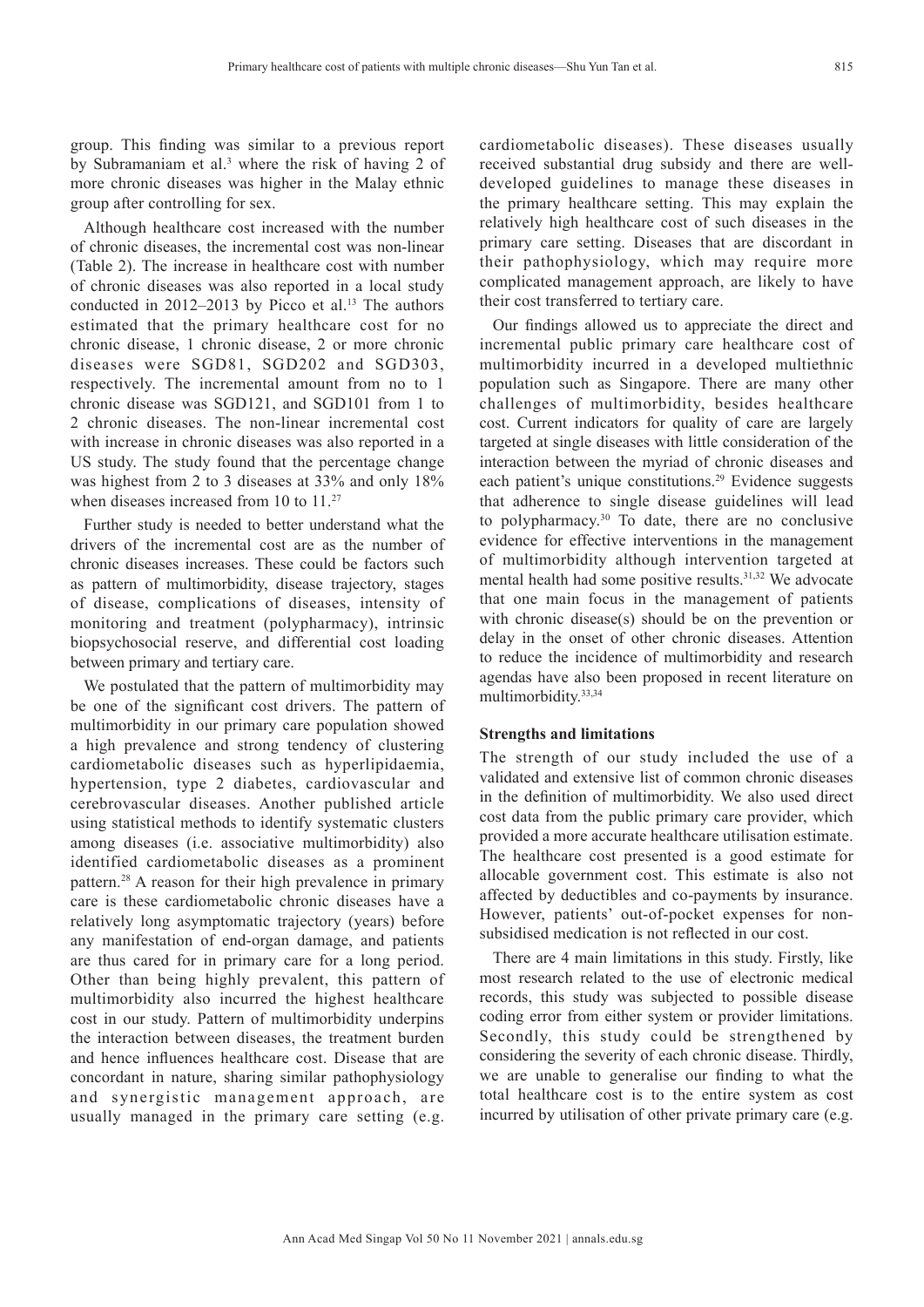general practitioner clinics), hospitals and community services (e.g. nursing homes) were not available. Finally, further analytical examination could be undertaken to uncover which additional chronic disease contributes the most to the incremental healthcare cost.

# **CONCLUSION**

Multimorbidity is an important public healthcare issue in developed countries grappling with an ageing population such as Singapore. There is a great need to improve our current understanding of multimorbidity in its multi-faceted domains. This study hopes to contribute to the understanding in terms of the cost and pattern of multimorbidity in a public primary care setting.

#### *Funding*

*This research was supported by the Singapore Ministry of Health's National Medical Research Council under the Centre Grant Programme (reference number: NMRC/CG/C019/2017).*

#### **REFERENCES**

- 1. Fortin M, Stewart M, Poitras ME, et al. A systematic review of prevalence studies on multimorbidity: Toward a more uniform methodology. Ann Fam Med 2012;10:142-51.
- 2. Quah JHM, Wang P, Ng RRG, et al. Health-related quality of life of older asian patients with multimorbidity in primary care in a developed nation. Geriatr Gerontol Int 2017;17:1429-37.
- 3. Subramaniam M, Abdin E, Picco L, et al. Multiple chronic medical conditions: Prevalence and risk factors — results from the Singapore mental health study. Gen Hosp Psychiatry 2014; 36:375-81.
- 4. Low LL, Kwan YH, Ko MSM, et al. Epidemiologic characteristics of multimorbidity and sociodemographic factors associated with multimorbidity in a rapidly aging asian country. JAMA Netw Open 2019;2:e1915245.
- 5. Lee YAJ, Xie Y, Lee PSS, et al. Comparing the prevalence of multimorbidity using different operational definitions in primary care in Singapore based on a cross-sectional study using retrospective, large administrative data. BMJ Open 2020;10:e039440.
- 6. Civil Service College, Singapore. Successful ageing: Progressive governance and collaborative communities, 6 July 2018. Available at: https://www.csc.gov.sg/articles/successful-ageing-progressivegovernance-and-collaborative-communities. Accessed on 19 August 2021.
- 7. Bahler C, Huber CA, Brungger B, et al. Multimorbidity, health care utilization and costs in an elderly community-dwelling population: A claims data based observational study. BMC Health Serv Res 2015;15:23.
- 8. Orueta JF, García-Álvarez A, García-Goñi M, et al. Prevalence and costs of multimorbidity by deprivation levels in the basque country: A population based study using health administrative databases. PLoS One 2014;9:e89787.
- 9. Frølich A, Ghith N, Schiøtz M, et al. Multimorbidity, healthcare utilization and socioeconomic status: A register-based study in denmark. PLoS One 2019;14:e0214183.
- 10. Glynn LG, Valderas JM, Healy P, et al. The prevalence of multimorbidity in primary care and its effect on health care utilization and cost. Fam Pract 2011;28:516-23.
- 11. Thavorn K, Maxwell CJ, Gruneir A, et al. Effect of sociodemographic factors on the association between multimorbidity and healthcare costs: A population-based, retrospective cohort study. BMJ Open 2017;7:e017264.
- 12. Ministry of Finance, Singapore. Injecting more into Singapore's healthcare as we age, 20 October 2020. Available at: https://www. mof.gov.sg/singapore-budget/curated-budget-reads/. Accessed on 19 August 2021.
- 13. Picco L, Achilla E, Abdin E, et al. Economic burden of multimorbidity among older adults: Impact on healthcare and societal costs. BMC Health Serv Res 2016;16:173.
- 14. Lee ES, Lee PSS, Xie Y, et al. The prevalence of multimorbidity in primary care: A comparison of two definitions of multimorbidity with two different lists of chronic conditions in Singapore. BMC Public Health 2021;21:1409.
- 15. Lee CE. International health care system profiles (Singapore), 5 June 2020. Available at: https://www.commonwealthfund.org/internationalhealth-policy-center/countries/singapore#universal-coverage. Accessed on 27 Oct 2020.
- 16. Ministry of Health, Singapore. Primary healthcare services, 19 April 2020. Available at: https://www.moh.gov.sg/home/our-healthcaresystem/healthcare-services-and-facilities/primary-healthcare-services. Accessed on 18 October 2020.
- 17. Khoo HS, Lim YW, Vrijhoef HJM. Primary healthcare system and practice characteristics in Singapore. Asia Pac Fam Med 2014;13:8.
- 18. Tan KB, Earn Lee C. Integration of primary care with hospital services for sustainable universal health coverage in Singapore. Health Syst Reform 2019;5:18-23.
- 19. Ministry of Health, Singapore. Admissions and outpatient attendances 2018-2020, 31 May 2021. Available at: https://www.moh. gov.sg/resources-statistics/singapore-health-facts/admissions-andoutpatient-attendances. Accessed on 19 August 2021.
- 20. Ministry of Health, Singapore. Primary care survey 2014 report, 2014. Available at: https://www.moh.gov.sg/resources-statistics/reports/ primary-care-survey-2014-report. Accessed on 18 October 2020.
- 21. National Healthcare Group. NHG profile, 19 October 2020. Available at: https://corp.nhg.com.sg/AboutNHG/Pages/NHG-Profile. aspx. Accessed on 27 October 2020.
- 22. World Health Organization. International statistical classification of diseases and related health problems 10th revision, 2010. Available at: https://icd.who.int/browse10/2010/en. Accessed on 27 October 2020.
- 23. Fortin M, Almirall J, Nicholson K. Development of a research tool to document self-reported chronic conditions in primary care. J Comorb 2017;7:117-23.
- 24. N'Goran AA, Blaser J, Deruaz-Luyet A, et al. From chronic conditions to relevance in multimorbidity: A four-step study in family medicine. Fam Pract 2016;33:439-44.
- 25. R Core Team. R: A language and environment for statistical computing. Vienna, Austria: R Foundation for Statistical Computing; 2017.
- 26. OANDA Corporation. Currency converter, 1996. Available at: https://www1.oanda.com/currency/converter/. Accessed on 23 August 2021.
- 27. Hajat C, Siegal Y, Adler-Waxman A. Clustering and healthcare costs with multiple chronic conditions in a us study. Front Public Health 2020;8:607528.